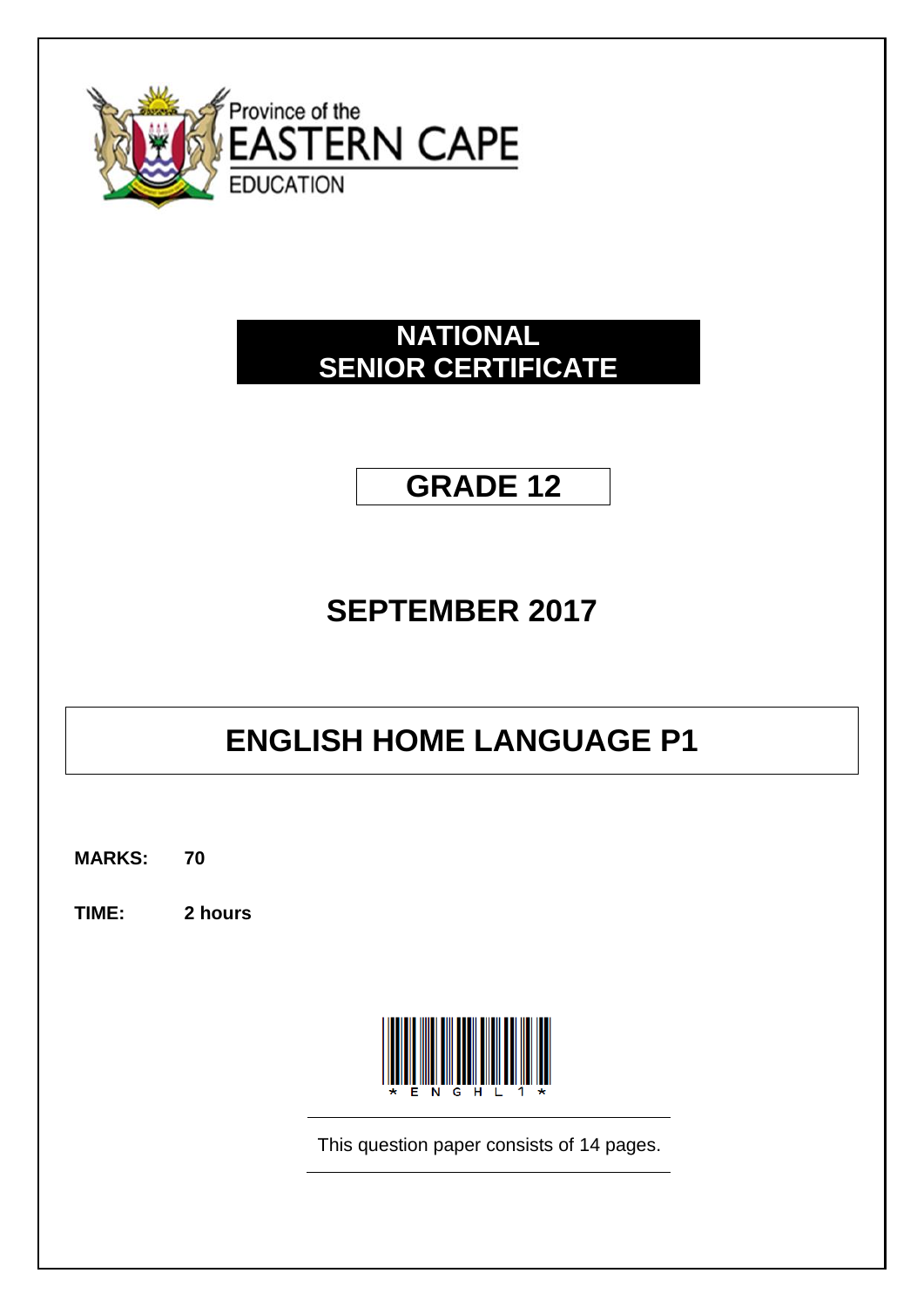#### **INSTRUCTIONS AND INFORMATION**

1. This question paper consists of THREE sections:

SECTION A: Comprehension (30) SECTION B: Summary (10) SECTION C: Language Structures and Conventions (30)

- 2. Read ALL the instructions carefully.
- 3. Answer ALL the questions.
- 4. Start EACH section on a NEW page.
- 5. Rule off after each section.
- 6. Number the answers correctly according to the numbering system used in this question paper.
- 7. Leave a line after each answer.
- 8. Pay special attention to spelling and sentence construction.
- 9. Suggested time allocation:

SECTION A: 50 minutes SECTION B: 30 minutes SECTION C: 40 minutes

10. Write neatly and legibly.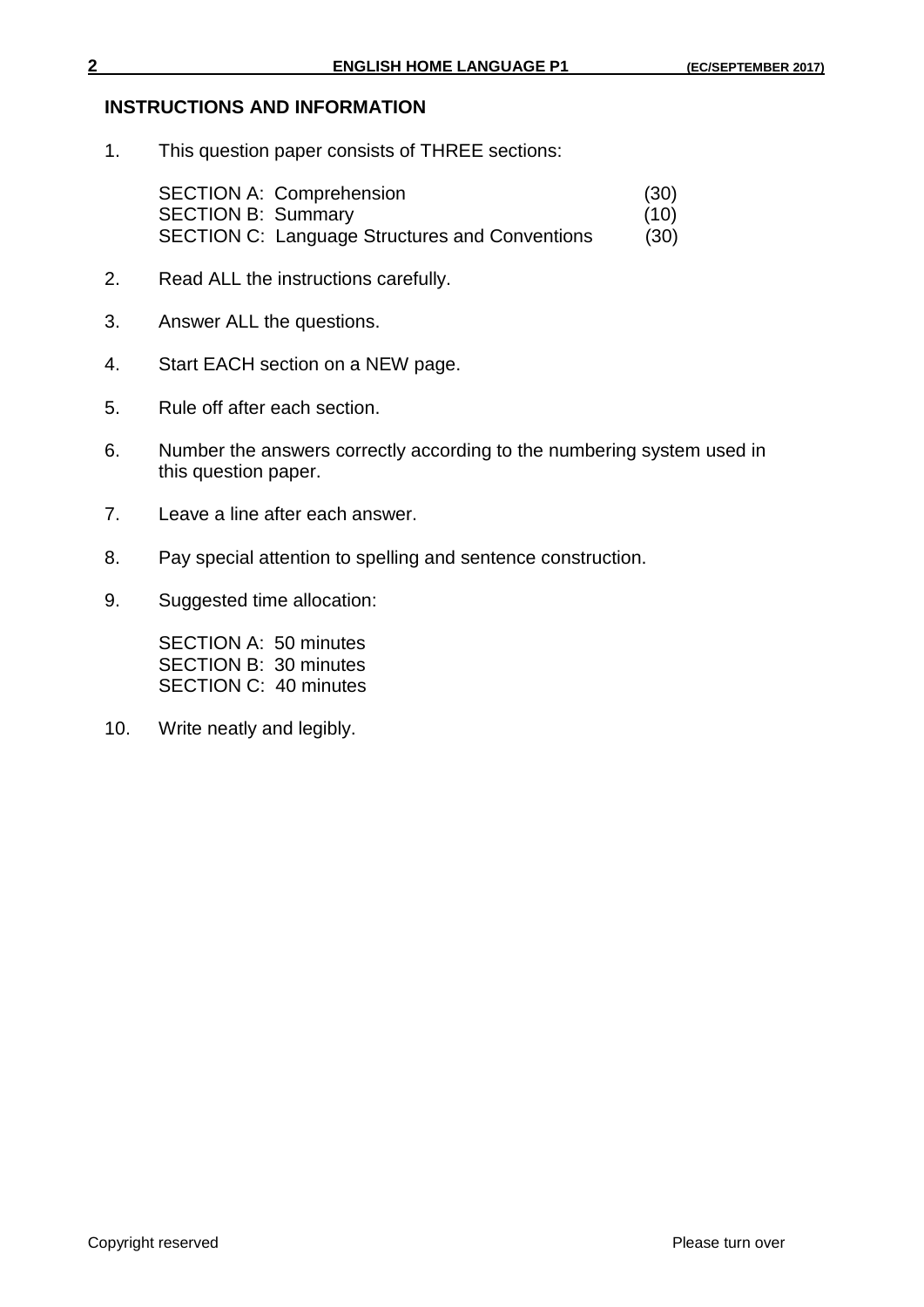#### **SECTION A: COMPREHENSION**

#### **QUESTION 1: READING FOR MEANING AND UNDERSTANDING**

Read TEXTS A and B and answer the questions set.

#### **TEXT A**

#### **MASS MEDIA BRAINWASHING**

- 1 Propaganda must always be essentially simple and repetitious. The most brilliant propagandist technique will yield no success unless one fundamental principle is borne in mind constantly … it must confine itself to a few points and repeat them over and over. – Joseph Goebbels, Nazi Propaganda Minister 5
- 2 How fortunate for governments that the people they administer don't think. – Adolf Hitler
- 3 Take it from Goebbels and Hitler, true experts on mass-brainwashing. And the U.S. government, particularly the CIA, has learned a great deal from the Nazis. The Nazis in turn learned a great deal from American corporate 10 advertising techniques and the American mass-media. The American corporate mass-media is the world's greatest practitioner of what its student Goebbels preached: repeating simple-minded lies over and over for months and years, until the lies take on a life of their own and all the American sheeple repeat them unthinkingly as commonly accepted "facts". 15
- 4 The fact is that mass media, especially through television, is a source of brainwashing. A researcher named Herbert Krugman, who later became manager of public-opinion research at General Electric, decided to try to discover what goes on physiologically in the brain of a person watching TV. He chose a subject and taped an electrode to the back of her head which 20 was connected to a computer.
- 5 Krugman began monitoring the brain-waves of the subject. What he found through repeated trials was that within about thirty seconds, the brain-waves switched from predominantly beta waves, indicating alert and conscious attention, to predominantly alpha waves, indicating an unfocused, receptive 25 lack of attention: the state of aimless fantasy and daydreaming below the threshold of consciousness. When Krugman's subject turned to reading through a magazine, beta waves reappeared, indicating that conscious and alert attentiveness had replaced the daydreaming state.
- 6 What surprised Krugman, who had set out to test the effect of TV-viewing 30 on the mind, was how rapidly the alpha-state emerged. Further research revealed that the brain's left hemisphere, which processes information logically and analytically, tunes out while the person is watching TV. This tuning-out allows the right hemisphere of the brain, which processes information emotionally and noncritically, to function unimpeded. It appears, 35 wrote Krugman, "that the mode of response to television is more or less constant and very different from the response to print. That is, the basic electrical response of the brain is clearly related to the medium.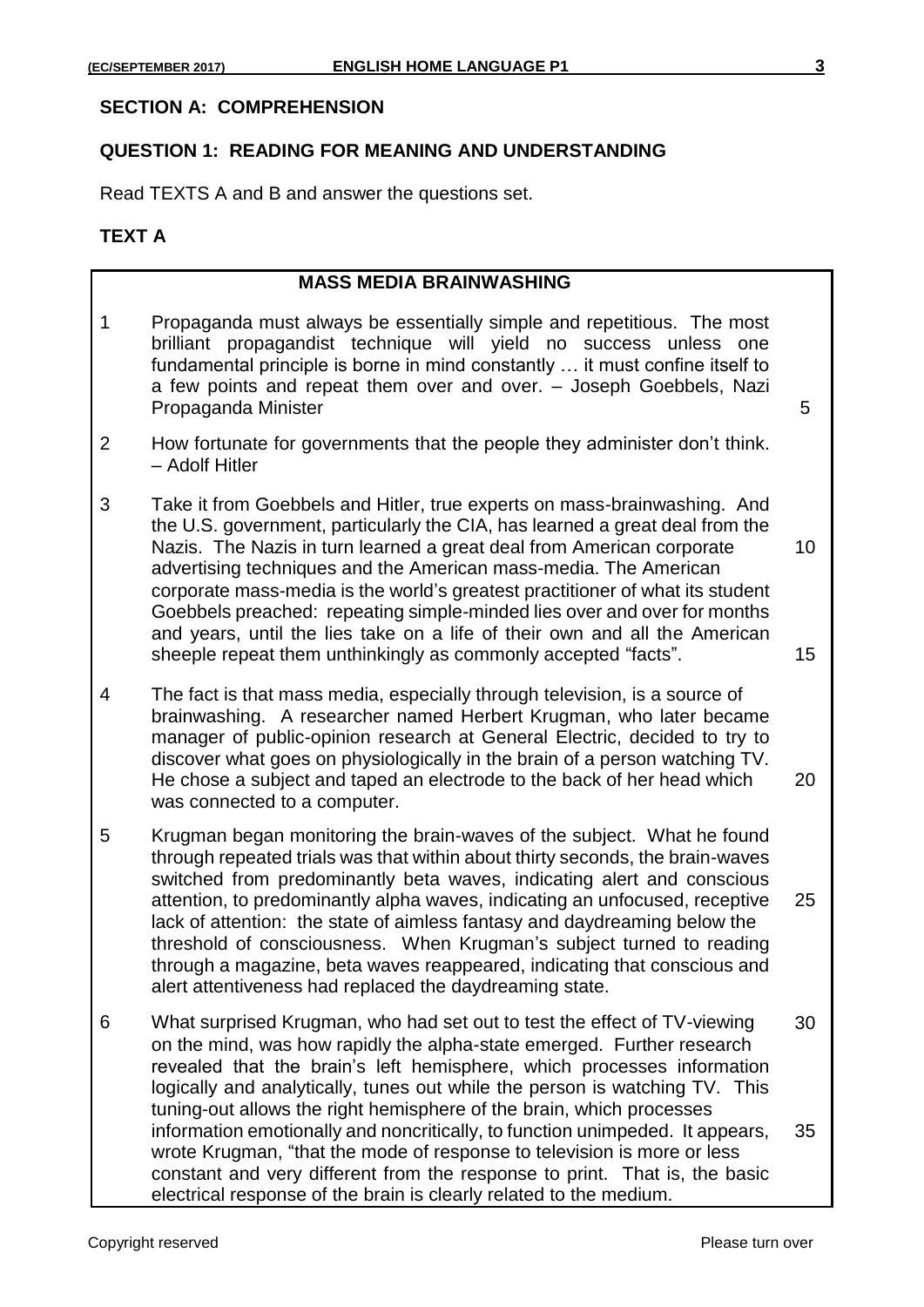|   | Watching television encourages noncritical thinking while reading<br>encourages critical thinking.                                                                                                                                                                                                                                                                                                                                                                                                                                                                                                            | 40 |
|---|---------------------------------------------------------------------------------------------------------------------------------------------------------------------------------------------------------------------------------------------------------------------------------------------------------------------------------------------------------------------------------------------------------------------------------------------------------------------------------------------------------------------------------------------------------------------------------------------------------------|----|
| 7 | The key phrase in Krugman's findings was that TV transmits information not<br>thought about at the time of exposure. Later, however, when we encounter<br>a real-life situation, a wealth of associations is triggered. A person's recall of<br>this information is evoked by the person or product itself, interacting with the<br>stored data in their brain.                                                                                                                                                                                                                                               | 45 |
| 8 | As real-life experience is increasingly replaced by the mediated "experience",<br>it becomes easy for politicians and market-researchers of all sorts to rely on<br>a base of mediated mass experience that can be evoked by appropriate<br>triggers. The TV "world" becomes a self-fulfilling prophecy: the mass mind<br>takes shape, its participants acting according to media-derived impulses and<br>believing them to be their own personal volition arising out of their own<br>desires and needs. In such a situation, whoever controls the screen controls<br>the future, the past, and the present. | 50 |
| 9 | The following statistics and research come from a television show called "TV<br>and its impact on society and our kids" hosted by Dennis McCuistion featuring<br>Sonja Ezell, a reading specialist and Hank Moore, a corporate strategist.                                                                                                                                                                                                                                                                                                                                                                    | 55 |
|   | 60% of the American population and 50% of corporate America is<br>$\bullet$<br>functionally illiterate<br>2-5 year olds spend 32 hours watching TV<br>6-11 year olds spend 28 hours watching TV<br>68% of children have a TV in their bedrooms watching 1,5 hours more<br>$\bullet$<br>TV than those who don't<br>37% have cable access<br>4 year olds watching the daily average (3,5 hours) were 25% more likely<br>$\bullet$                                                                                                                                                                               | 60 |
|   | to become bullies<br>pre-schoolers who watch television violence, and play violent video<br>games show much higher levels of aggression and antisocial behaviour<br>than those not exposed.<br>a study of more than 700 families found that 14-year-old boys who                                                                                                                                                                                                                                                                                                                                              | 65 |
|   | watched relatively more television were more likely to have assaulted<br>someone or committed a serious act of aggression by the time they were<br>22 years old.<br>there is a direct correlation between a child's weight and the number of                                                                                                                                                                                                                                                                                                                                                                  | 70 |
|   | hours the child spends watching television.<br>the number of sexual incidents that occur during prime time $(7-9)$ has<br>increased fourfold during the last 20 years.<br>nearly three out of four 15–17 year olds (72%) believe that sexual<br>content on TV influences the behaviour of kids their age.                                                                                                                                                                                                                                                                                                     | 75 |
|   | [Adapted from nstarzone.com and frtv.org]                                                                                                                                                                                                                                                                                                                                                                                                                                                                                                                                                                     |    |

**AND**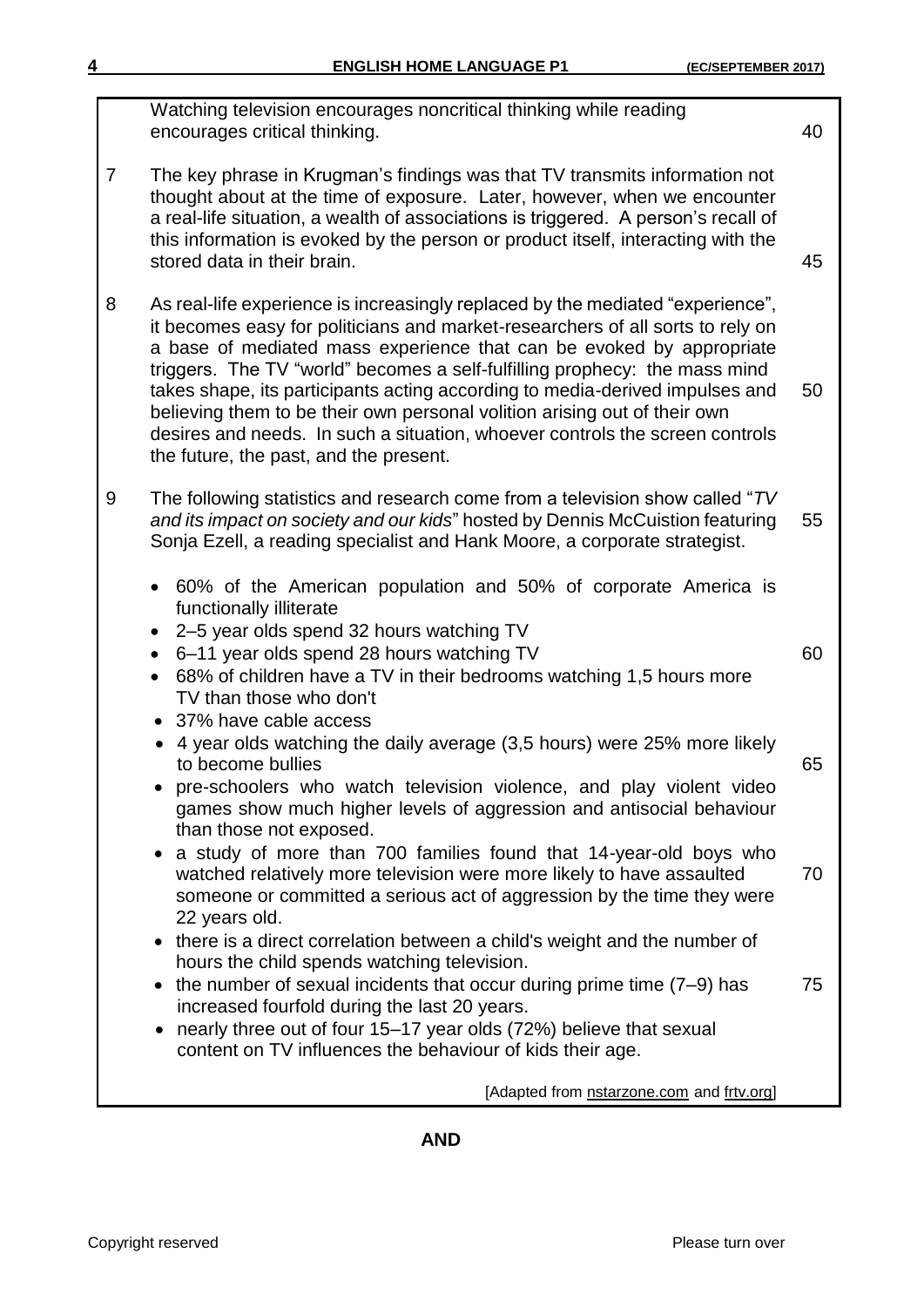## **TEXT B**

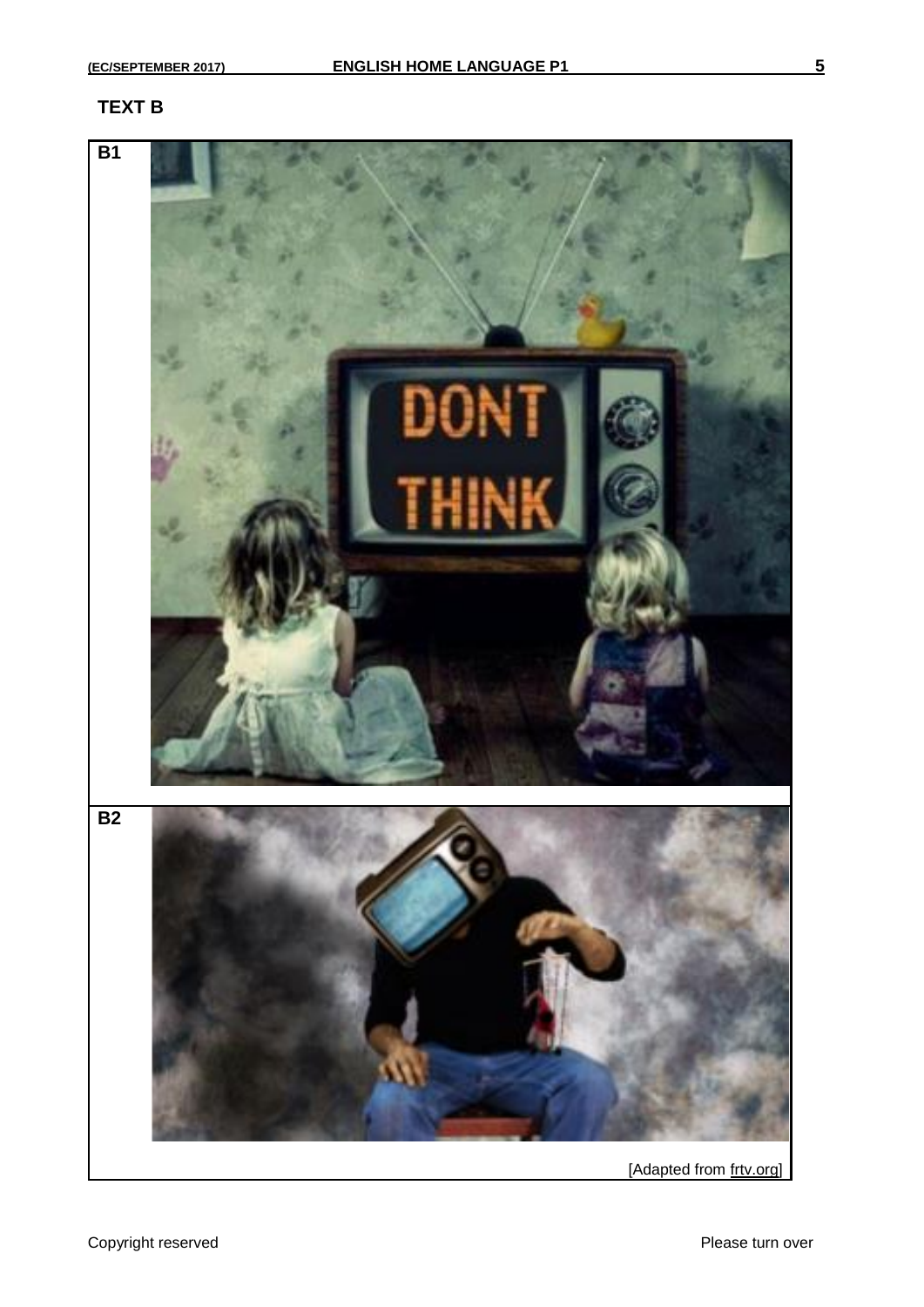## **QUESTIONS TEXT A**

| 1.1  | Explain what you understand under the title: "Mass Media Brainwashing".                                                                                                                  | (2) |
|------|------------------------------------------------------------------------------------------------------------------------------------------------------------------------------------------|-----|
| 1.2  | What is the significance of the inclusion of the quotes by Goebbels and<br>Hitler?                                                                                                       | (2) |
| 1.3  | What do you think the Nazis could have learned from American corporate<br>advertising techniques? (Paragraph 3)                                                                          | (2) |
| 1.4  | Refer to the word sheeple in Paragraph 3.                                                                                                                                                |     |
|      | 1.4.1<br>Comment on the use of the word here.                                                                                                                                            | (2) |
|      | 1.4.2<br>What tone is conveyed by this word?                                                                                                                                             | (1) |
| 1.5  | Indicate which type of brainwave will be observed when the following<br>actions take place:                                                                                              |     |
|      | Write only the words alpha or beta next to the number.                                                                                                                                   |     |
|      | 1.5.1<br>Taking down notes on poetry.                                                                                                                                                    | (1) |
|      | 1.5.2<br>Daydreaming in class.                                                                                                                                                           | (1) |
| 1.6  | In which instance would the left side of the brain be employed more?<br>Choose between A or B.                                                                                           |     |
|      | Reading the play Othello.<br>A<br>B<br>Watching the film based on the play.                                                                                                              | (1) |
| 1.7  | In your opinion, wherein lies the true danger of watching television<br>indiscriminately?                                                                                                |     |
|      | Refer to paragraph 9 for the following questions.                                                                                                                                        | (2) |
| 1.8  | What do you understand under the term "functionally illiterate"?                                                                                                                         | (2) |
| 1.9  | After reading the statistics (which are based on the tendency of the<br>American population), do you think a similar tendency might be found in<br>South Africa? Motivate your response. | (3) |
| 1.10 | Give an example of antisocial behaviour that pre-schoolers who watch<br>television violence, (bullet no. 7) might exhibit.                                                               | (1) |
|      | <b>QUESTIONS: TEXT B1</b>                                                                                                                                                                |     |
| 1.11 | What is significant about the age of the girls watching television?                                                                                                                      | (2) |
| 1.12 | Describe the message given on the television screen in B1.                                                                                                                               | (2) |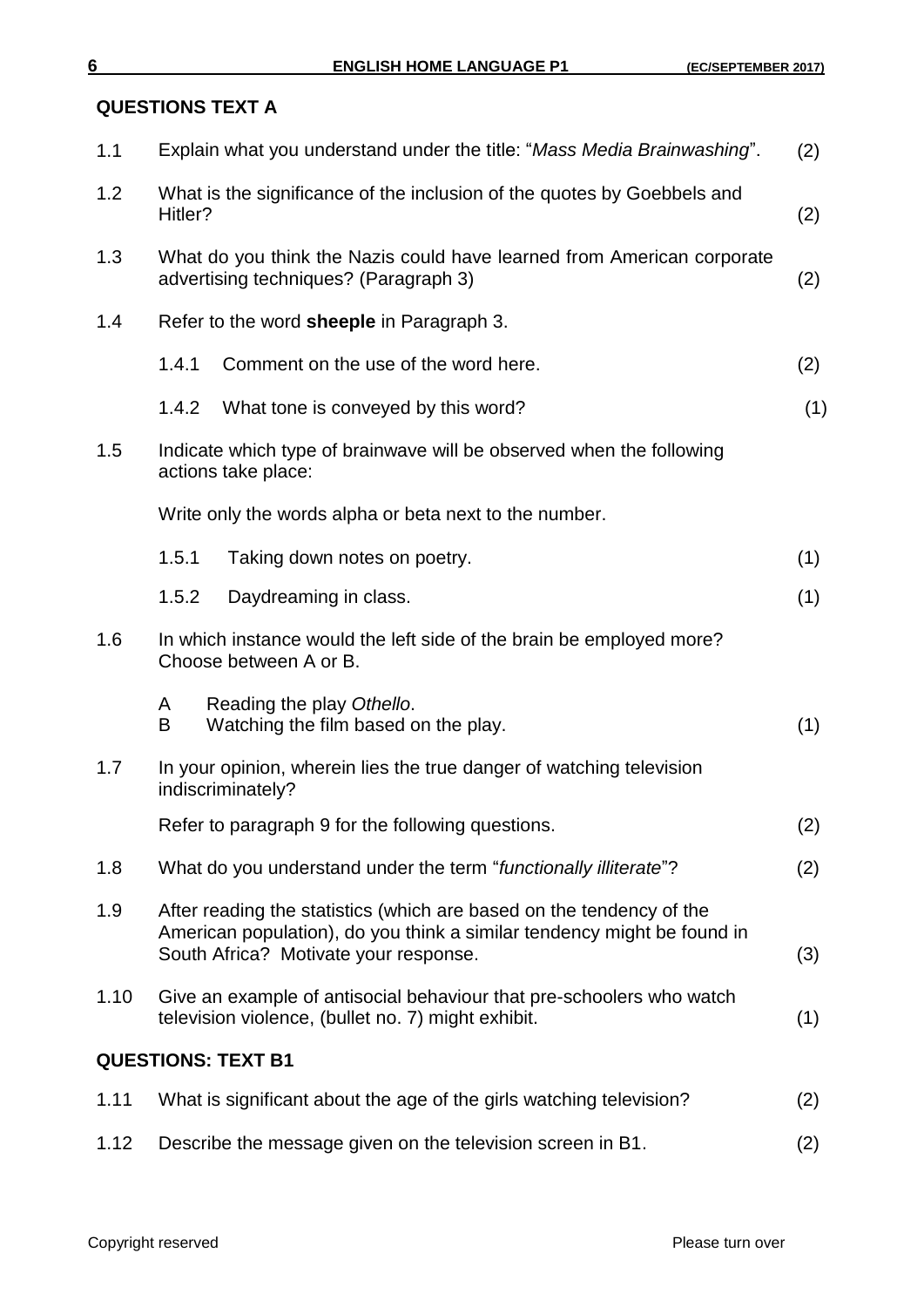1.13 Explain in detail what is communicated about television in the picture at B2 by analysing the graphic (3) (3)

#### **QUESTIONS TEXT A AND B**

1.14 Critically discuss whether the images shown in TEXT B support **OR** contradict the message of TEXT A.  $(3)$ 

**TOTAL SECTION A: 30**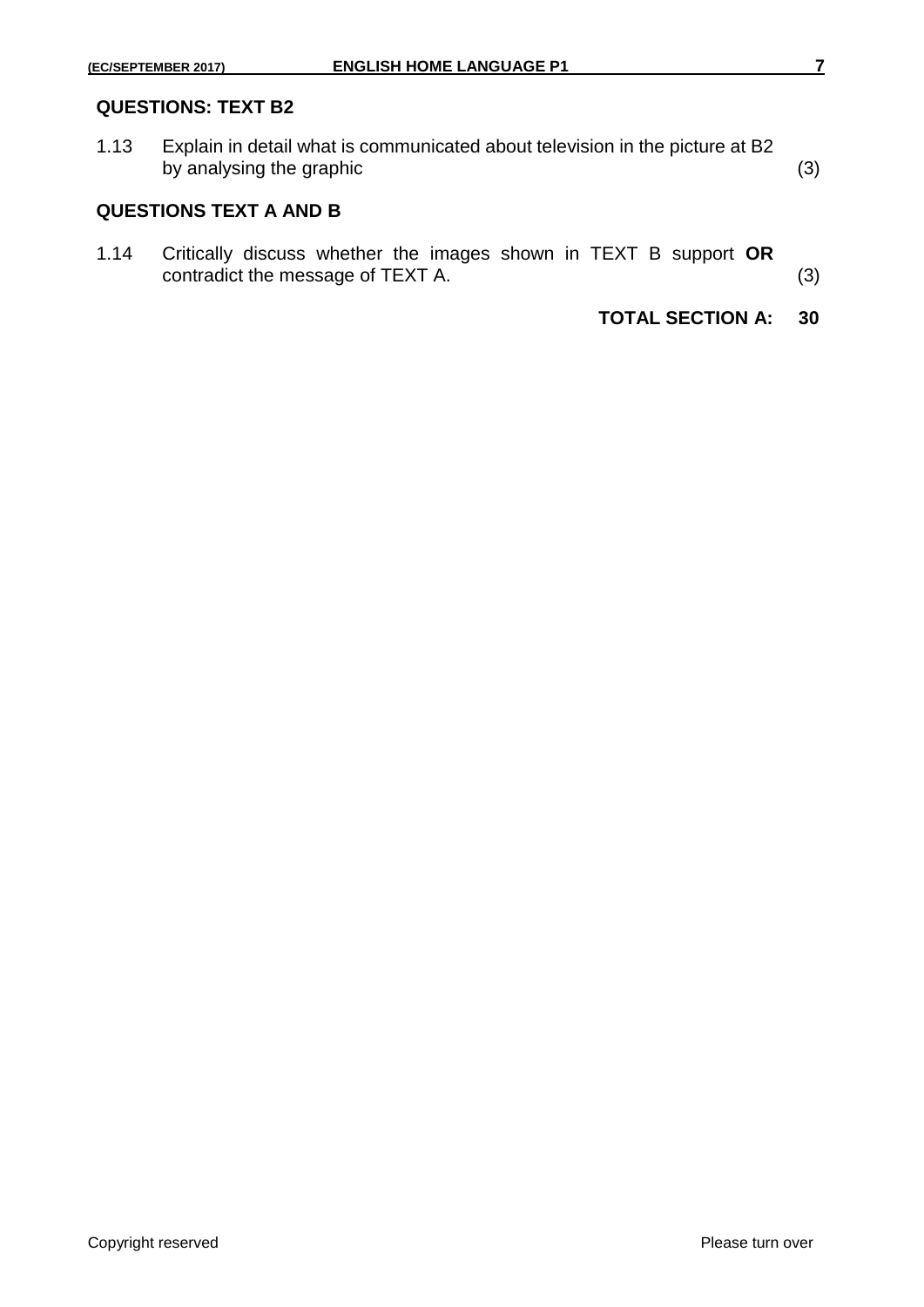#### **SECTION B: SUMMARY**

## **QUESTION 2: SUMMARISING IN YOUR OWN WORDS.**

The edited passage below (TEXT C) is about "Simple Ways to keep a happy, healthy mind".

You are required to do the following:

- 1. In a fluent paragraph, summarise suggestions on how to keep a healthy, happy mind.
- 2. Your summary should include SEVEN points (one from each paragraph).
- 3. Do NOT exceed **90 words**.
- 4. You are not required to supply a title for the summary.
- 5. Include your word count at the end of the summary.

## **TEXT C**

## **SIMPLE WAYS TO KEEP A HAPPY, HEALTHY MIND**

- 1 We all know that what we eat has a big impact on our physical wellbeing, but it also affects your mental happiness. As the old saying goes: a healthy body makes a healthy mind, so think about your diet and what foods you maybe eat too much of.
- 2 Doing a little exercise every day has many different benefits; both mental 5 and physical. When you exercise your body releases endorphins which can greatly improve your mood. You don't have to spend a lot of money and join a gym to get some exercise; walking or cycling to your destination instead of driving, cleaning the house while listening to music and gardening are all easy ways to get the blood pumping. The magnetic state of  $10$
- 3 Many mental health problems have their roots in trouble with communication and can be helped or even prevented by keeping in touch with others and maintaining strong relationships. If you are having difficulties then some of the best help can be given by friends or family, so talk to them. 15

4 So much of our lives are taken up by the pressures of work these days that we can sometimes forget about what we enjoy. Taking some time out to dedicate just to yourself will help you cope with stress, focus your mind and allow you to express yourself.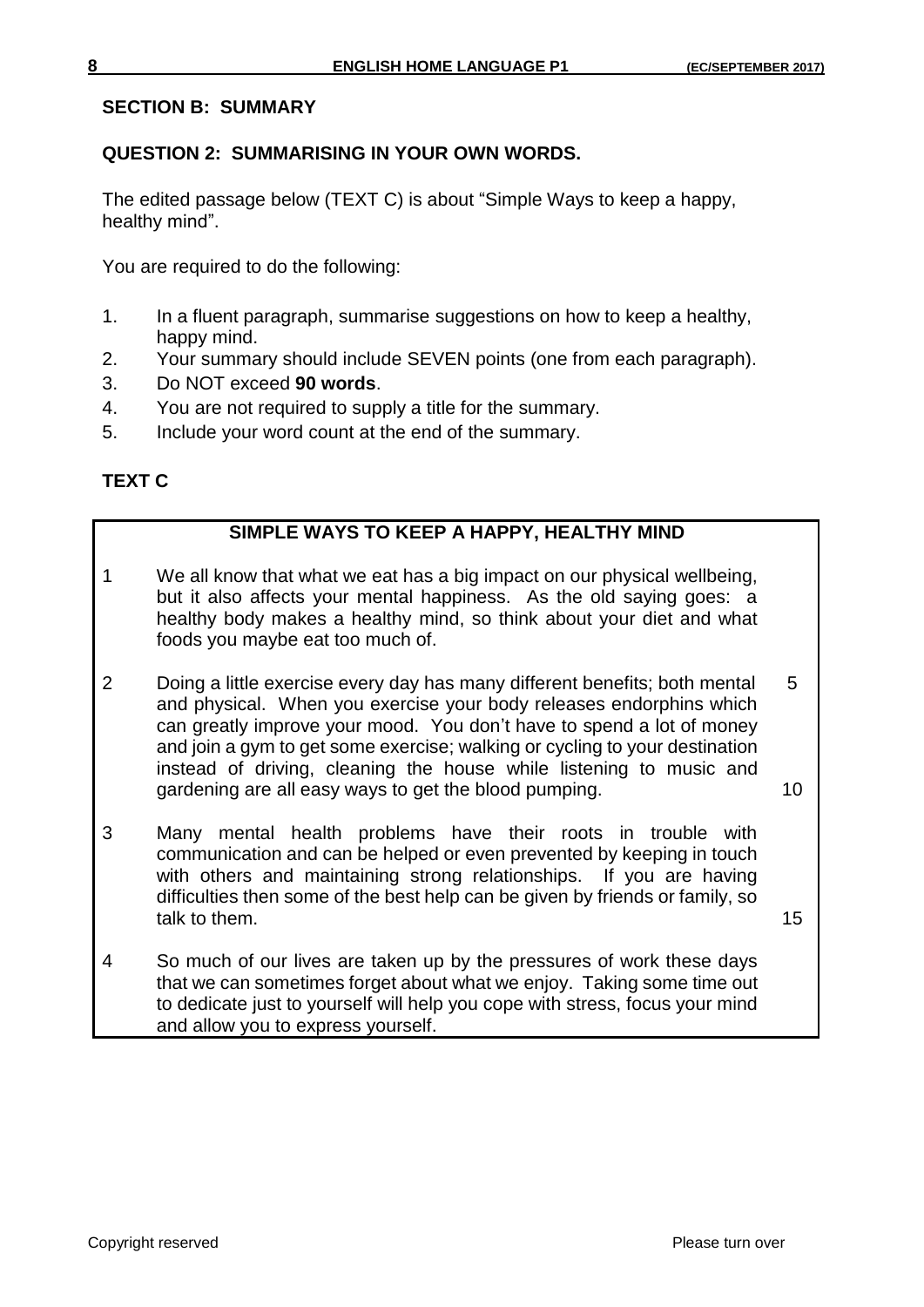5 Many people are unhappy or self-conscious about their appearance, the way 20 they speak or their background; comparing themselves unfairly to others they see in magazines or on television. Take five minutes every day to list the qualities that make you unique, thinking of one positive and then one negative, and try to accept that you are you; which is the best person you can be. 6 Part of maintaining healthy relationships is returning concern for those who 25 care for you. Really caring for others can help greatly improve your mental health and allow you to explore feelings you may have grown out of touch with. Allowing yourself to have feelings for others helps you understand why other people care for you and why you should care for yourself. 7 Just like the rest of your body your brain needs exercise too in order to stay 30 healthy. There are lots of different ways you can do this; from computer games to doing the cross word. Your mind is your most valuable tool so keeping it fully functioning is very important to staying happy and living an active life. [Adapted from mentalhealth-jami.org.uk]

## **TOTAL SECTION B: 10**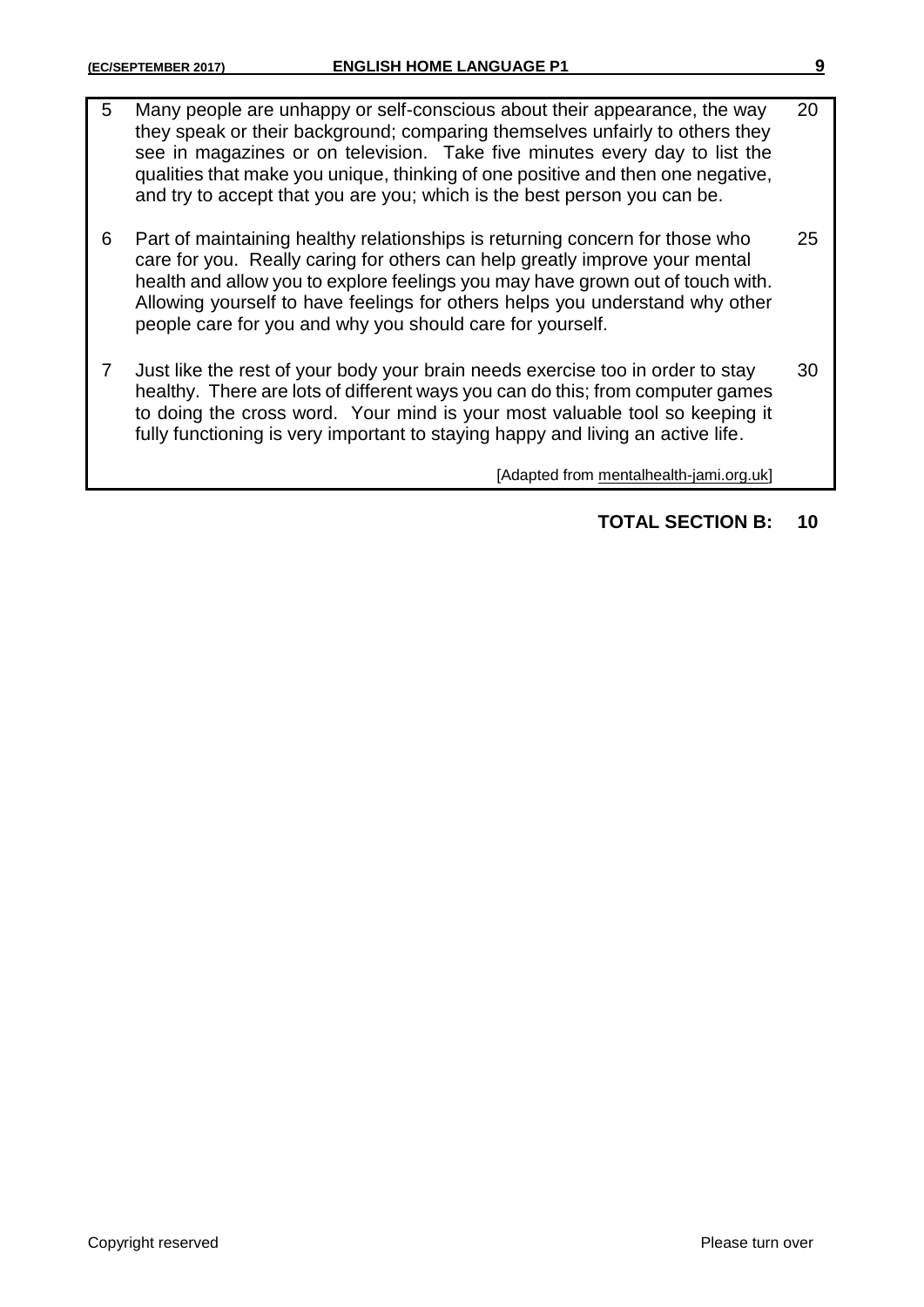#### **SECTION C: LANGUAGE STRUCTURES AND CONVENTIONS**

## **QUESTION 3: ANALYSING ADVERTISING**

Study the following advertisement (TEXT D) below and answer the set questions.

#### **TEXT D**



**The text reads as follows:**  Human Right #13: the Right to move around in one of our Rentals

**Text at bottom of page:** Your Way to a great Day

- 3.1 Comment on the font used in the body copy ("*the right to move around* …"). (2)
- 3.2 Discuss the validity of the claim that moving around in one of the company's rentals is a human right. (2)
- 3.3 Which clear indication is there that this company complies with the Labour Relations Act? (1)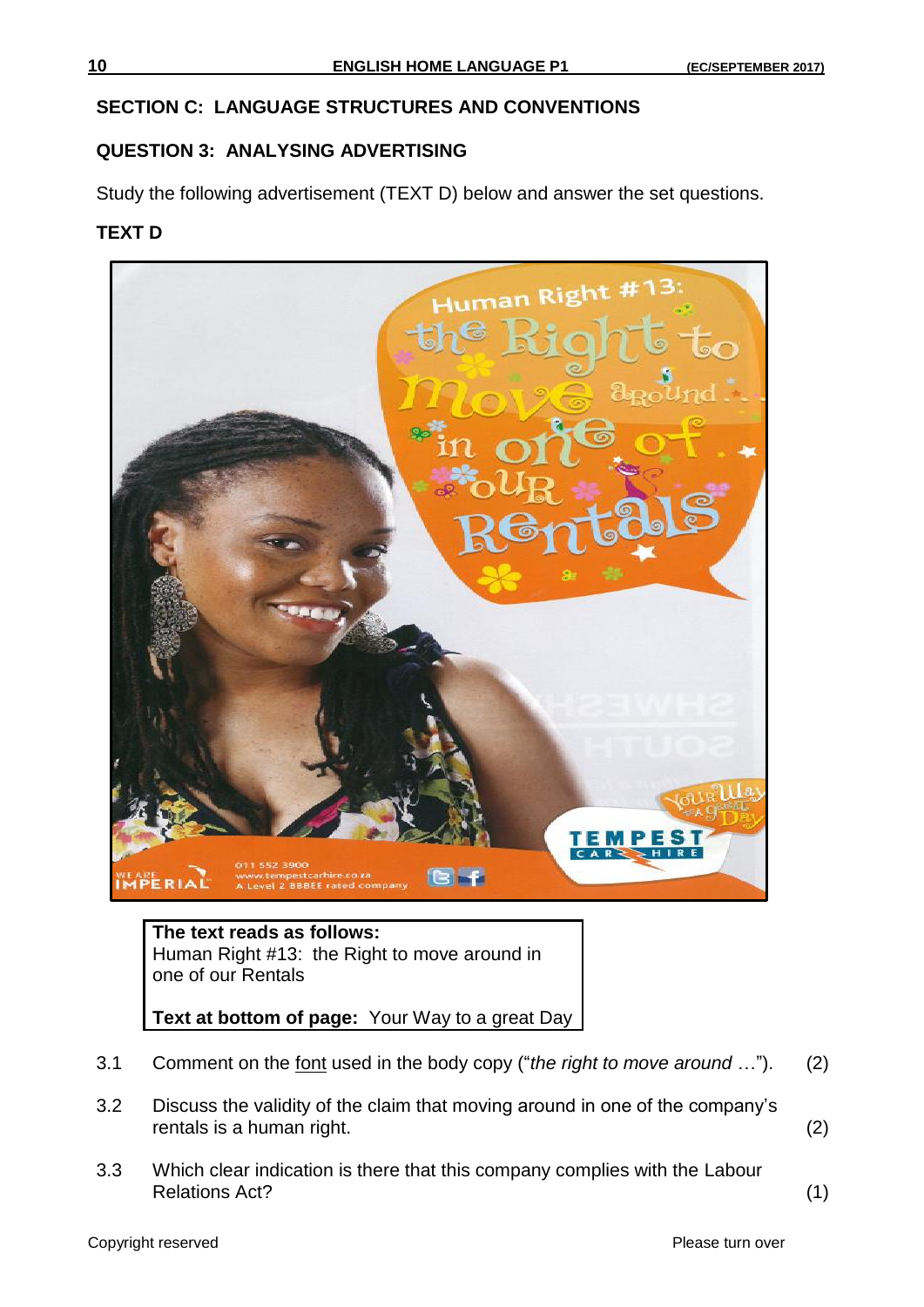|     | <b>ENGLISH HOME LANGUAGE P1</b><br>(EC/SEPTEMBER 2017)                                   | 11          |
|-----|------------------------------------------------------------------------------------------|-------------|
| 3.4 | Explain the link between the company's name and its logo.                                | (2)         |
| 3.5 | Critically discuss how effective the advertisement is in bringing across its<br>message. | (3)<br>[10] |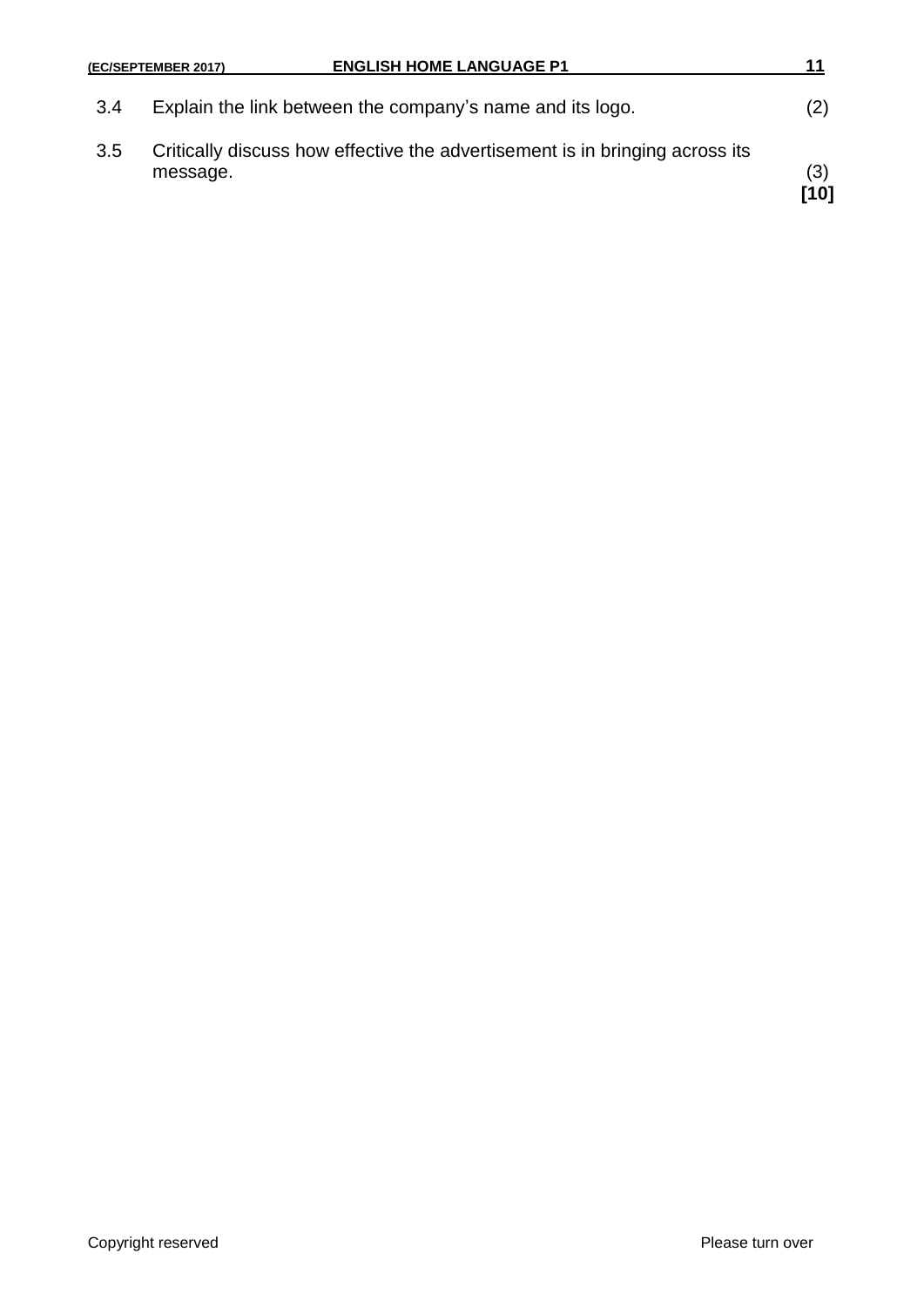### **QUESTION 4: UNDERSTANDING OTHER ASPECTS OF THE MEDIA**

Study TEXT E and answer the questions set.

## **TEXT E: CARTOON**



[Source: Facebook.com]

| 4.1 | sound.                                                                                   | Discuss how font, punctuation marks and symbols are used to indicate                | (2)         |
|-----|------------------------------------------------------------------------------------------|-------------------------------------------------------------------------------------|-------------|
| 4.2 | Critically discuss stereotyping found in this comic strip with specific<br>reference to: |                                                                                     |             |
|     | 4.2.1                                                                                    | The airline company (with reference to its origin).                                 | (3)         |
|     | 4.2.2                                                                                    | The choice of lunch served.                                                         | (1)         |
| 4.3 |                                                                                          | Consider the kind of experience Madam and Grandma had on this flight.               |             |
|     | 4.3.1                                                                                    | Give ONE word to describe it.                                                       | (1)         |
|     | 4.3.2                                                                                    | Write down THREE visual clues from the last three frames to<br>support your answer. | (3)<br>[10] |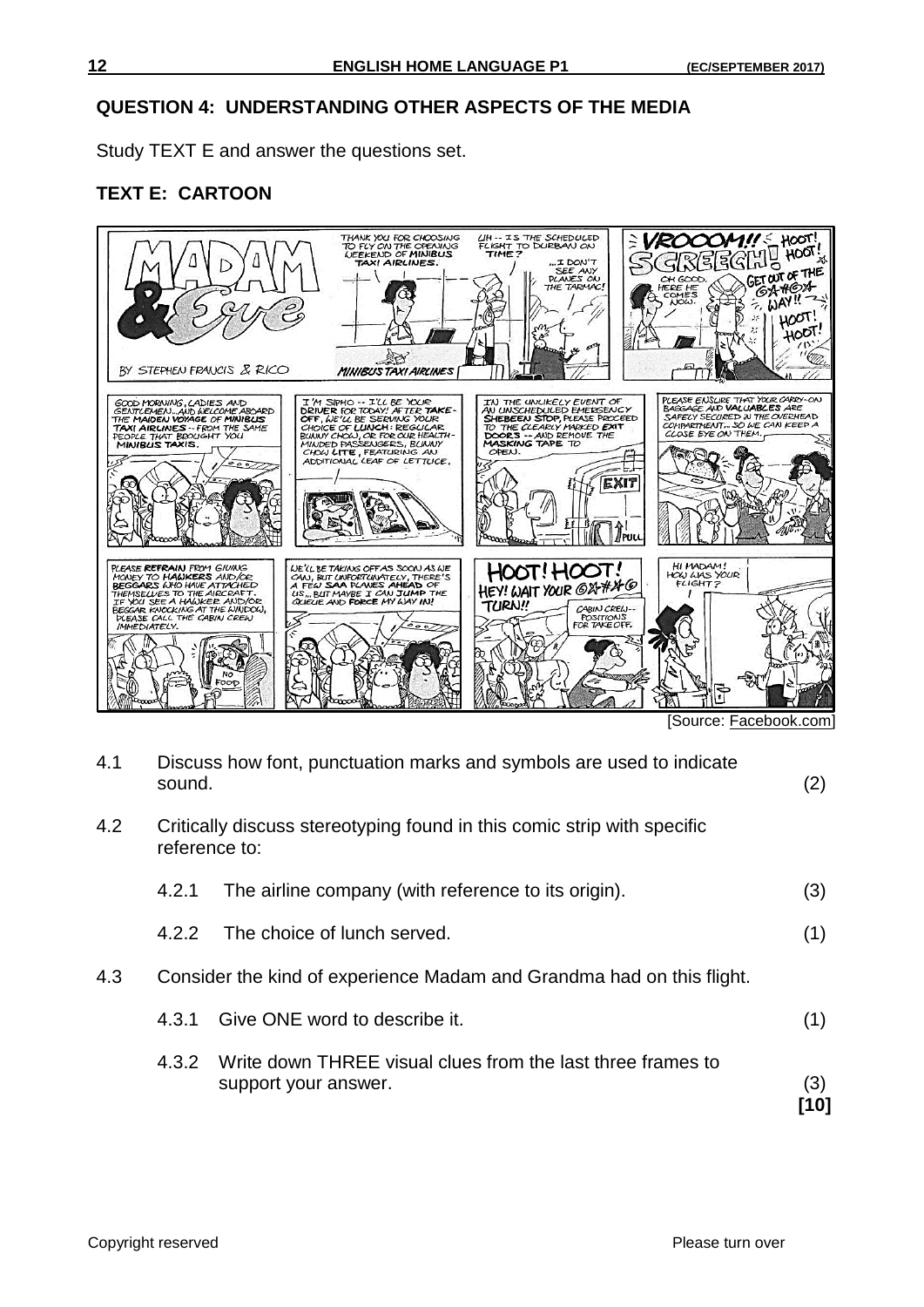## **QUESTION 5: USING LANGUAGE CORRECTLY**

Read TEXT F, which contains some deliberate errors, and answer the set questions.

#### **TEXT F**

1 The blocks of programming that are universally accepted parallel the shift to craft our entire lives towards the factory's bell and the allusion of time. This is the creation of the hive mind. The hive mind is the result of massive brainwashing to the general public. Everyone shares the same thoughts, goals, knowledge and understanding. A hive mind society gears themselves 5 towards conformity and ignores diversity while masqueraded as the road to utopia in mainstream television. 2 Network programming, weather it's the news or drama, is geared towards artificially creating your world and reality. With the proper (number/amount) of entertainment and sensationalism, we may even be living our lives through 10 the television set. 3 Today the media represents a tool of brainwashing and indoctrination that is utilised on behalf of the owners interests. The media drums to the heartbeat of these owners, whose interests are not of the general public. Instead they are interested in their other financial endeavours like defence contracting, oil 15 business, political parties, prison industry. 4 Once we come to the conclusion that the media is intentionally deceiving us, we can apply the principles of problem-reaction-solution. [Adapted from rense.com]

|     | 1. la <u>produtto in terme estern</u>                           |     |
|-----|-----------------------------------------------------------------|-----|
| 5.1 | Correct the malapropism in paragraph 1.                         | (1) |
| 5.2 | Correct a concord error in paragraph 1.                         | (1) |
| 5.3 | Explain what <i>utopia</i> (paragraph 2) is.                    | (1) |
| 5.4 | Correct a spelling mistake in paragraph 2.                      | (1) |
| 5.5 | Choose the correct word between (number/amount) in paragraph 2. | (1) |
| 5.6 | There is a missing punctuation mark in paragraph 3. Correct it. |     |
| 5.7 | Supply the noun form of utilised.                               |     |